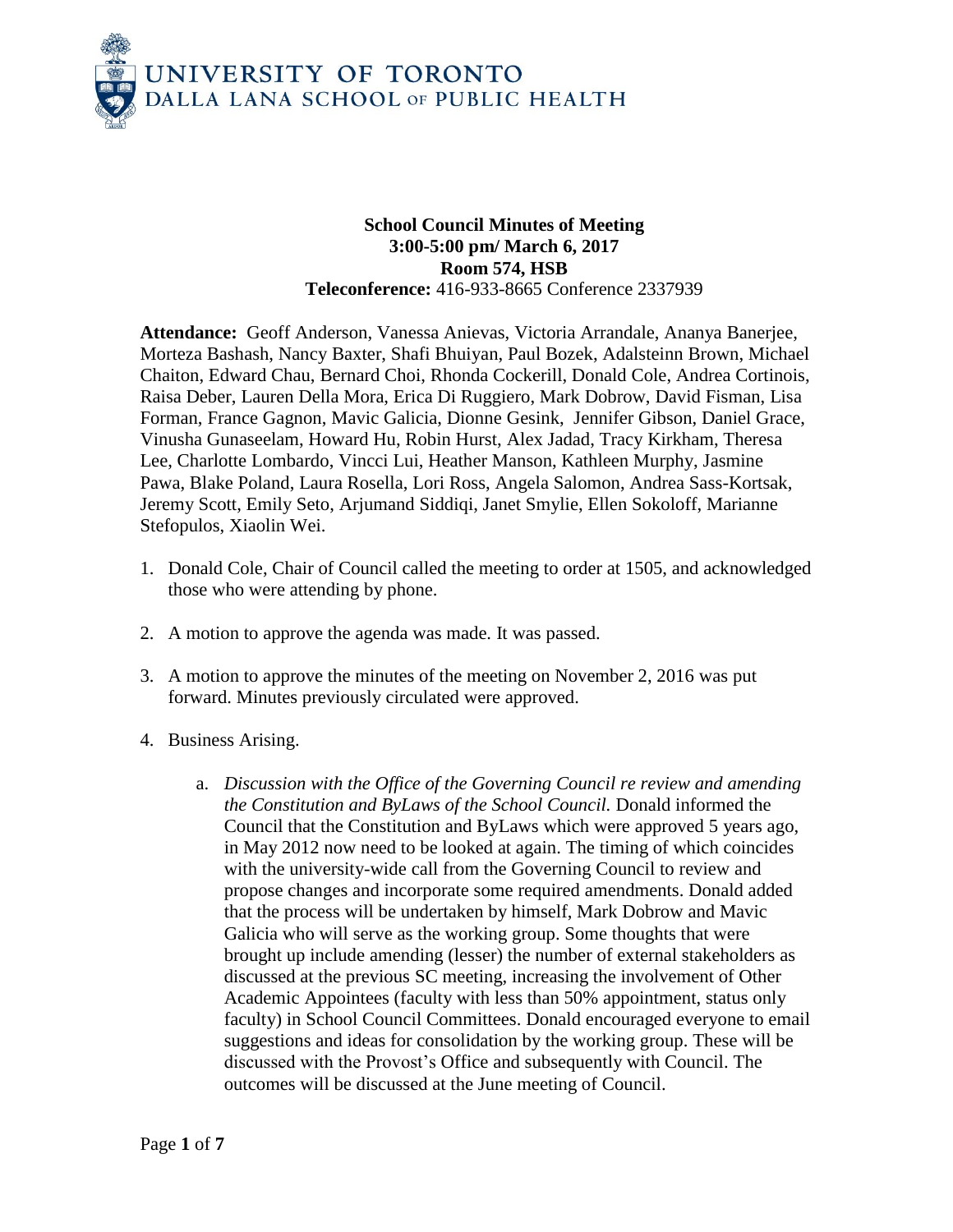

Raisa Deber had a question on making a distinction between status only faculty whose primary appointment is DLSPH as opposed to those whose appointment is at another faculty. Donald responded by saying it is something to look into.

## *UPDATE: Some data obtained, albeit imperfect, on breakdown of appointment immediately below:*

*IHPME primary appointment: 94 (27%) Primary appointment (medical): 232 (66%) Primary appointment (other): 24 (7%)*

*PHS primary department: 156 Primary clinical department (under clinical policy): 60 Other: 22 (includes faculty who do have Status-Only appointments in clinical departments but are not under clinical policy)*

b. *Strategic Plan Approval Process.* Adalsteinn Brown requested Melodie Buhagiar to give a brief update. Melodie summarized to the Council that a review of the Academic Plan (Strat Plan) as it relates to the External Review Report and the Operational Plan (a.k.a. Administrative Response to the External Review) is ongoing. The review by the Provost's Office is to ensure that the Academic Plan aligns with the Operational Plan. In the process, the Academic Plan will, if required, go through some tweaking. Dr. Brown noted that nothing significant is anticipated. The next iteration of the Strat (Academic) Plan will be presented to the School Council in June 2017.

*UPDATE: The Dean's Office continues to work with the Provost's Office to obtain clear guidance and direction regarding the Operational Plan (which was clearly identified as a necessesity from the UTQAP External Review Report). As these conversations are ongoing, the Academic Plan has not been revised and is not ready for presentation at School Council's June 2017 meeting. The Academic Plan review/revision will be conducted in the upcoming months, and will be brought back to School Council at the approriate time.*

- c. *PhD in Health Professions Education Research.* Rhonda Cockerill reported that the Provost's Office is supportive of the initiative. A memorandum of understanding with Faculty of Medicine has been started and that the process is underway for appointments to faculty who will be teaching the program. The proposal will come back to School Council for approval.
- d. *Communication with student groups*. Kathleen Murphy gave an update that they have been working with Robin Hurst, and are currently ironing out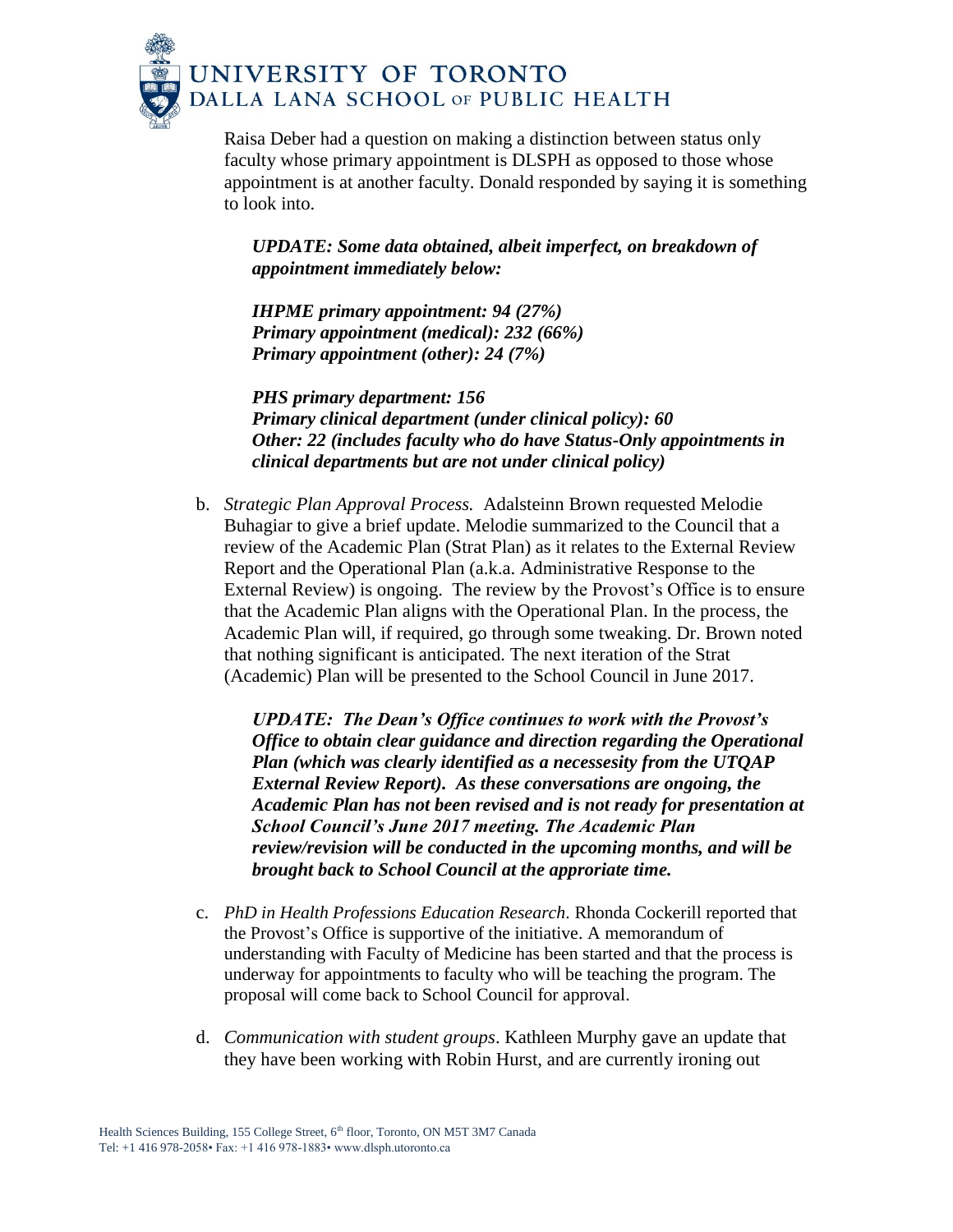

details on language. Kathleen confirmed that PHSA will soon be able to have access to the listserv and distribute information.

5. Education Committee Matter

To accommodate availablity of those speaking on an Education Committee item, the item immediately below was moved up in the agenda.

 Name Change: *CHL5650H, CHL5651Y, CHL5652H, CHL5653H, CHL5654H, CHL5655- Nutritional Science Courses to PHS courses.* Guest Pierrette Buklis (Director of the MPH Nutrition & Dietetics Program) provided background. These courses were previously jointly overseen by DNS, Faculty of Medicine and CPH, DLSPH. These will now be fully under the DLSPH this academic year, carrying DLSPH course codes.

At this stage the matter is with the DNS at FoM to be approved as a course code change, with the hope that a name change can also be simultaneously made. If at this stage, however, approval for name change is not obtained, the name change can be done later, when the course codes have been properly in place.

This is a minor modification which has been approved by the Education Committee as confirmed by Paul Bozek. It is being brought to Council as a matter of information.

6. Dean's Report

Dean Hu started his report with thanks to Pierrette for stewarding the process of accrediation of the MPH and N&D accreditation.

Updates from the Dean included the very first UTQAP review since DLSPH became a faculty. Dean Hu thanked everyone for their contribution in helping make the School a leader in Public Health.

- There were 24 recommendations from the External Reviewers in 5 areas which the Dean briefly went through. Dean Hu mentioned what are currently being done to meet those that are deemed acceptable. One recommendation that was declined is the recommendation to appoint a Deputy Dean, a matter that was also not accepted by the Provost's office as it is not possible under U of T policy.
- The Dean spoke a bit about the status of the revised gift major donor Paul Dalla Lana. University lawyers and PDL lawyers have yet to come up with the implementation plan of the \$40M revised gift budget.
- The Dean also shared the unfortunate news contained in a letter from the Provost "waiving the requirement for the outstanding planned transfers of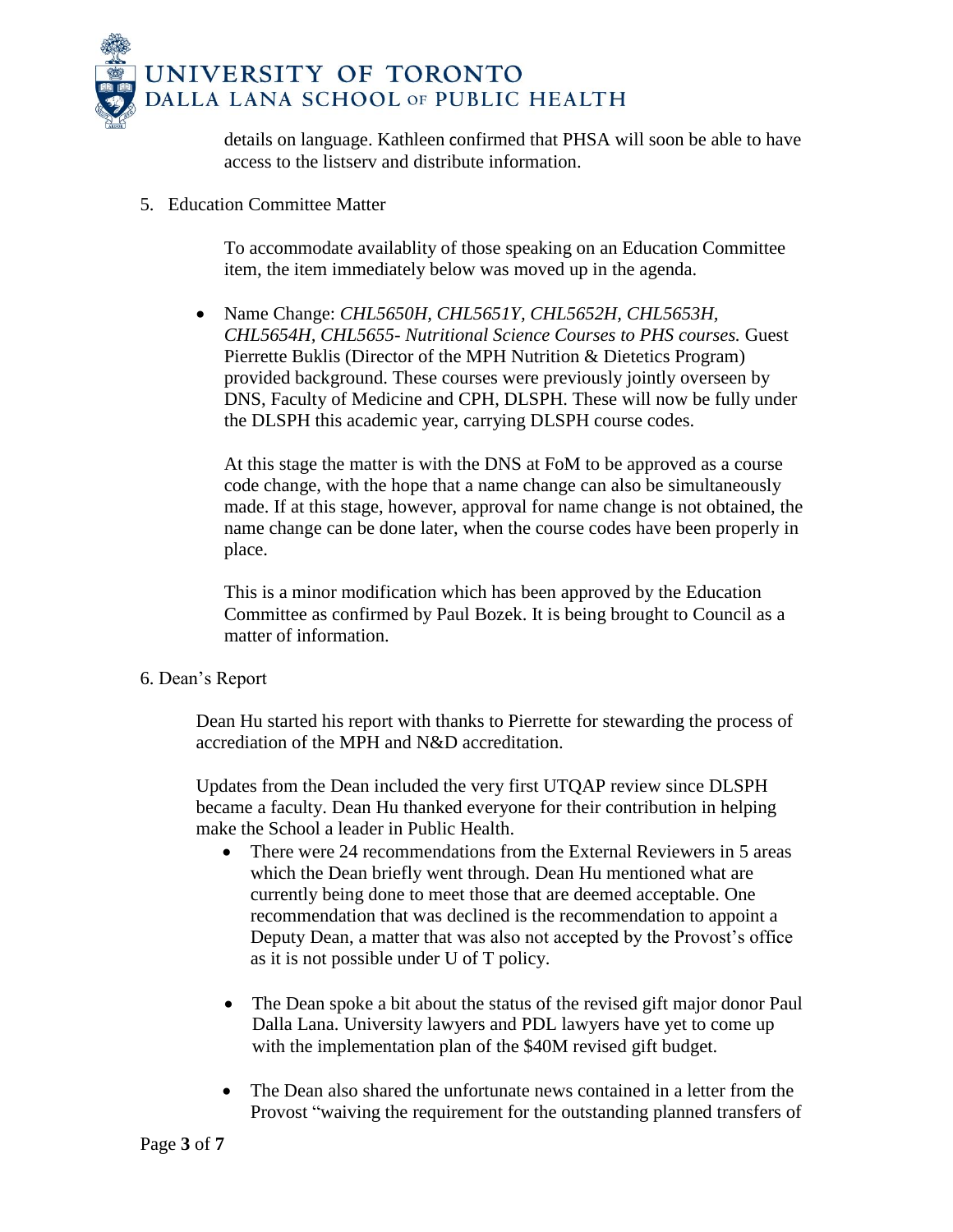

funds from 2017-18 onward, as well as the final installment of \$200,000 related to IGHEI."

- The UG initiative, contrary to a previous mandate, is no longer an option.
- Dean Hu mentioned University-wide budget opportunities that may mitigate funding gaps.
- Search is in progress for the Associate Dean for Research.
- Update on miscellaneous grants and proposals such as BiDesign, DLSPH-Sick Kids Partnership, SAVE project.
- Update on upcoming events such as honorary degree to be conferred on Andre Pierre Picard, Dean's Leadership Series, etc.
- Update on leadership transition and Dean Hu's impending 1 year sabbatical leave as at July 1.

Questions and Comments on the Dean's Report:

a. After the Dean's Report, Janet Smylie commented that even though Indigenous Health is mentioned in the Strat Plan as a key emerging area, there is nothing specific in the external review summary, which Dean Hu corrected by citing Recommendation 11 of the External Review.

Janet Smylie also asked for specifics on how this recommendation is going to be handled. Dean Hu stated that these will be mentioned in the Operational Plan, since the Operational Plan is to synthesize the External Review report and the Strategic Objectives.

- b. Questions on renewal of appointments were also fielded which the Dean responded to.
- c. Donald noted that there was "some movement of teaching staff around informing the process of the new dean" and had asked Dionne Gesink to speak to it.

Dionne Gesink started by thanking Dean Hu for the work he has done through the 5 years, for his leadership and putting in place the requisite"pillars" in the School to be where it is currently.

The faculty got together twice to talk about and put together a unified statement with regard to the search for and retention of a new permanent dean. Dionne mentioned that Howard Hu is now her  $5<sup>th</sup>$  leader within the last 10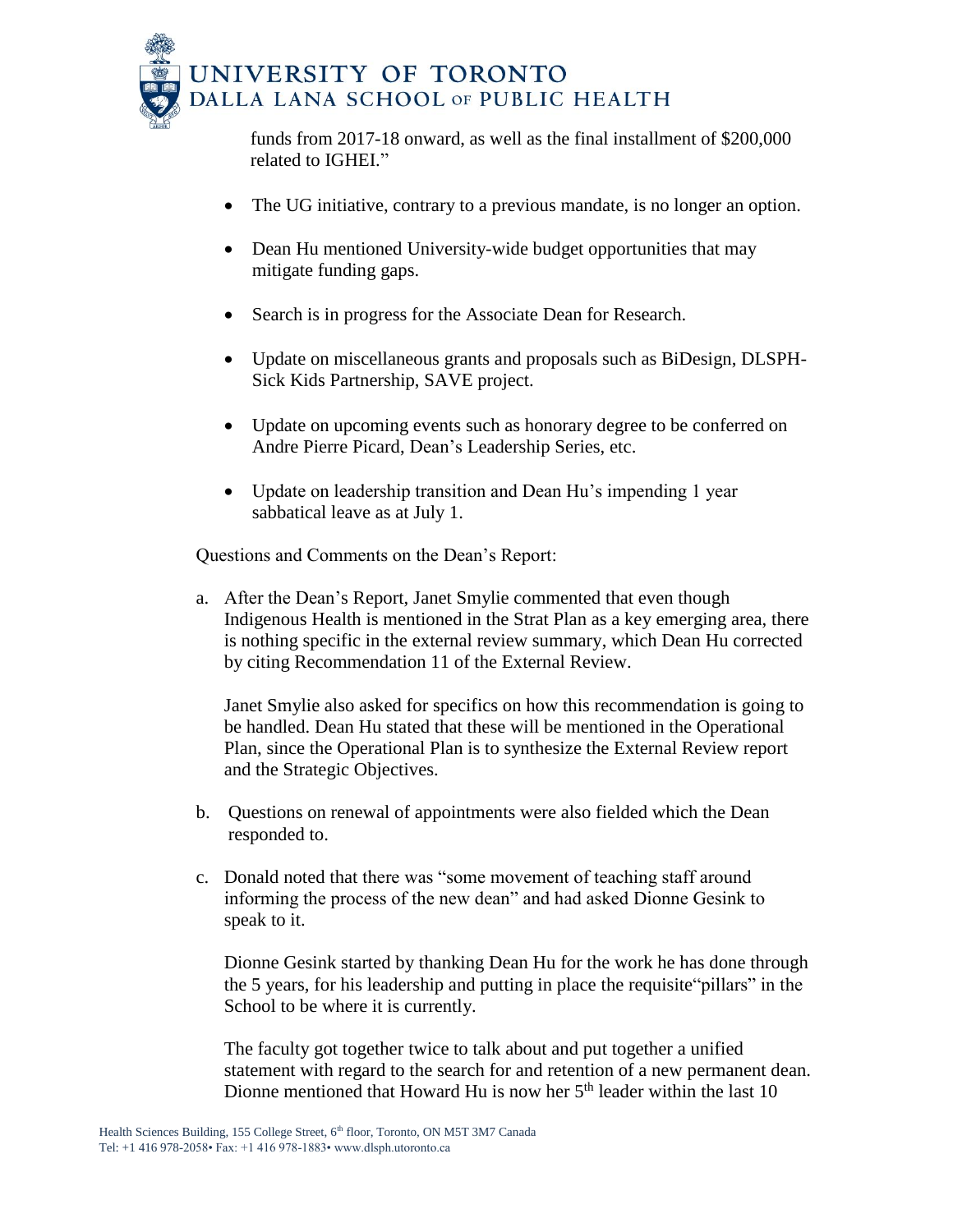

years. The teaching staff looked at the Policy on the Appointment of Academic Administrators; talked about the responsibilites of the Dean as defined in that document; proposed recommendations on how to flesh out some of those responsibilities moving forward. A letter addressed to the President came as a result of that discussion requesting for these recommendations to be adopted by the Search Committee for the DLSPH Dean.

Blake Poland thanked Dionne Gesink for her spontaneous leadership on this movement. He added it was a good exercise for the teaching staff to come together.

Andrea Sass-Kortsak described the typical process involved in the search in answer to how long before a new Dean is appointed.

## 7. New Business

- a. Education Committee Matters
- *Awards process and organization*. Paul Bozek, in his involvement with Advancement about negotiation/renegotiation of awards reported that discussions are currently taking place with ADAA Nancy Baxter and Advancement about administrative matters which are transitional in nature as DLSPH moved from FoM to being its own faculty. In those discussions, it seemed apparent that an Awards Oversight Committee, potentially including teaching and admin staff, finance, and advancement, is required to ensure that the awards are administered consistently. This item was also discussed in the most recent Education Committee. No resolutions were made in that meeting.

Kathleen Murphy asked if it was possible for students to be represented in that discussion. Paul Bozek said that if and when a committee will be struck (by the Dean's Office and not by Ed Com), this will also be looked into.

*UPDATE: The Constitution and ByLaws are being revised to include an Awards Committee in the School Council as per required amendment table from the Governing Council. The draft amendments that went out to the larger community and then again to the Governing Council for feedback will be discussed in the June 2017 SC meeting.* 

 *Major Modification*. Terminology Change and Addition of Master's level-**Collaborative Specialization in Global Health (CSGH).** Erica Di Ruggiero who was participating by phone joined by Andrea Cortinois, also on the phone provided a short overview on the changes. This will allow to achieve interdisciplinary mandate by encouraging other units to participate. The item has gone through the approval process by the Curriculum Committee; the Education Committee is recommending the major modification for approval.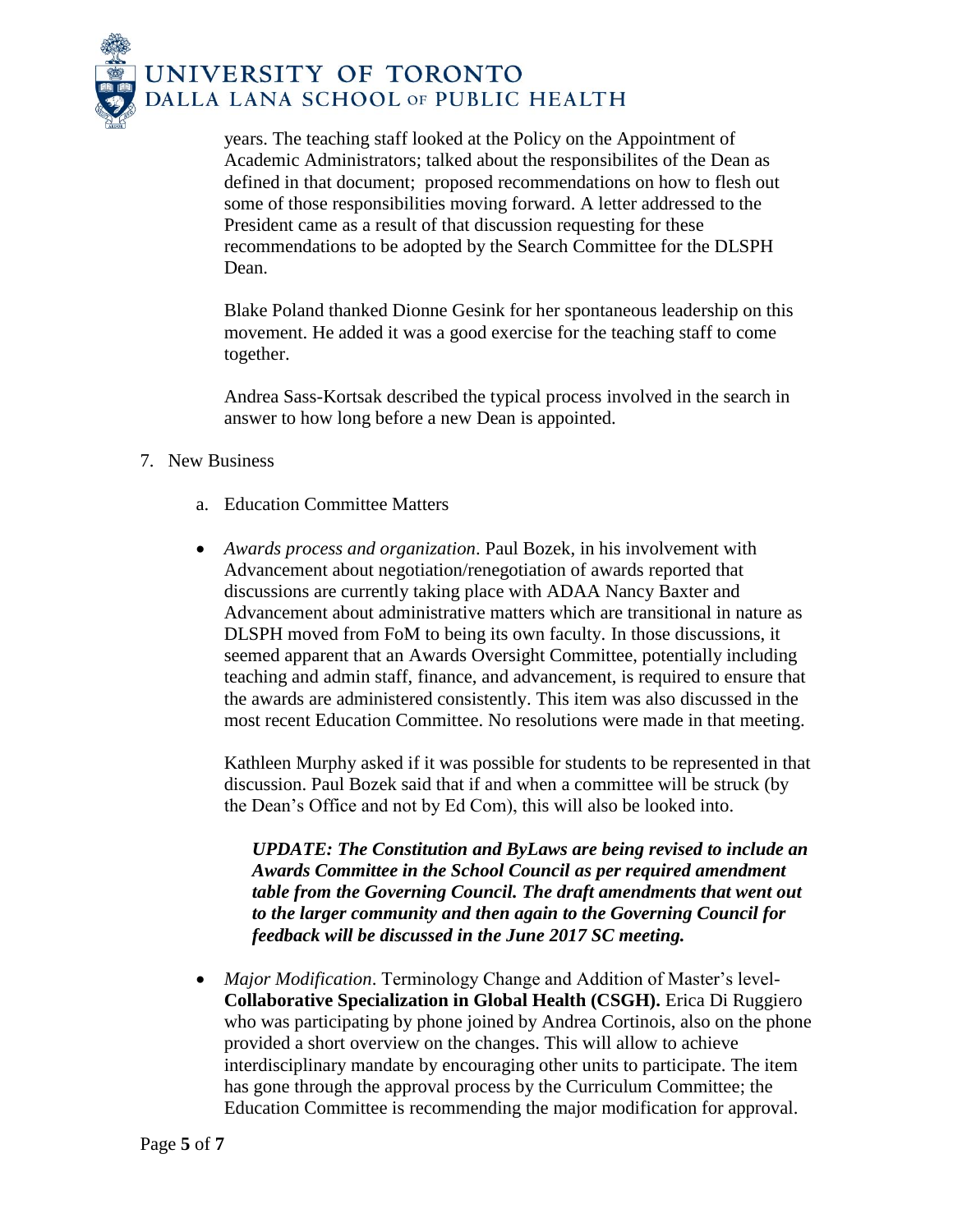

Blake Poland commented that it is an impressive program. He asked about a listing of courses each collaborating unit is putting on the table as electives that students are required to take and if these were available for students from the other participating units. What makes the experience collaborative for students?

Erica Di Ruggiero mentioned that all masters students will be required to take core courses; a research day that the students will take part in, in addition to co-curricular activities to be implemented with the collaborating units. Erica also assured Blake Poland that she would share an inventory of all courses that have been developed, validated by all participating units.

Another question from Andrea Sass-Kortsak: Will the emphasis close once the students currently in it finish and decide to move on to the Collaborative Specialization? Erica answered affirmative.

There being no further questions, the item was put to a vote, none opposed. **The proposal was approved.**

 *Minor Modification* for HAD 5756H in addition to the courses mentioned in item 5.

*Degree requirements PHS MPH and PHS PhD into graduate calendar.* Required courses have been added so that they are in black and white, to provide historical record because once the website goes through a change, it is permanently erased.

For future reference, Raisa Deber put forward a "plea" for some type of mechanism to look across the multiple programs for couse needs, gaps, duplication, resources, so that faculty are not "spread too thin," a concern she repeatedly hears.

Paul Bozek said that the Education Committee reviews proposals for new courses for duplication, space requirement, etc. The Graduate Curriculum Committee also discuss how to make better use of teaching resources and to make sure that learning objective are covered. It was mentioned also by Charlotte Lombardo that the program directors are reviewing for the same purpose.

Donald encouraged to take note of the said integration.

b. *School Council membership: Upcoming renewals and new nominations for Co-Chair.*